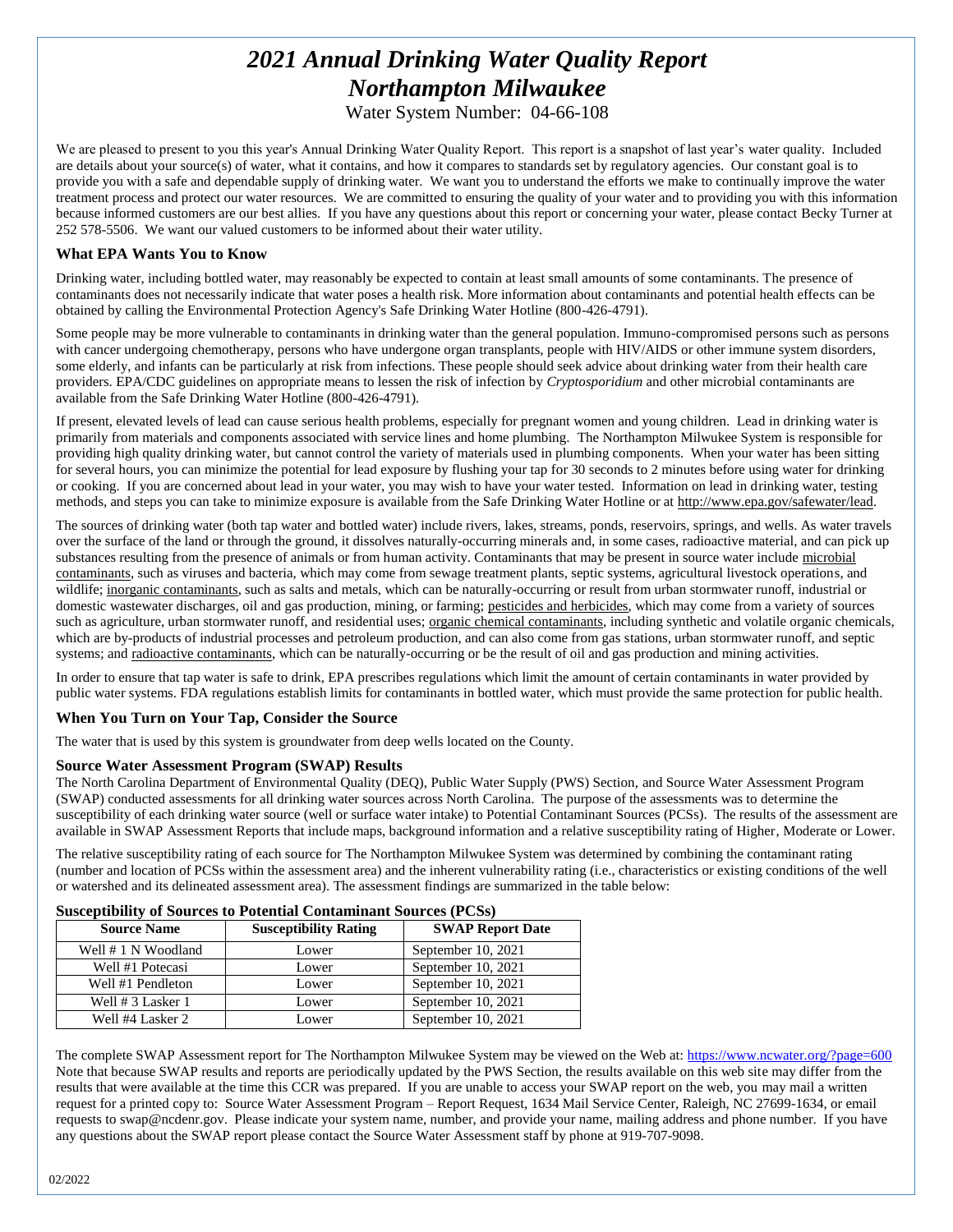# **Violations that Your Water System Received for the Report Year 2021**

During 2021, or during any compliance period that ended in 2021, we received a LCN reporting violation that covered the time period of *01-01-2021 to 05-13-2021.* We have distributed the LCN notices and updated our system to assure this does not happen again.

During 2021, or during any compliance period that ended in 2021, we received a CCR reporting violation that covered the time period of 07-01-2021 to 11-1-2021*.* We have updated our system to assure this does not happen again.

# **Water Quality Data Tables of Detected Contaminants**

We routinely monitor for over 150 contaminants in your drinking water according to Federal and State laws. The tables below list all the drinking water contaminants that we detected in the last round of sampling for each particular contaminant group. The presence of contaminants does not necessarily indicate that water poses a health risk. **Unless otherwise noted, the data presented in this table is from testing done January 1 through December 31, (2021).** The EPA and the State allow us to monitor for certain contaminants less than once per year because the concentrations of these contaminants are not expected to vary significantly from year to year. Some of the data, though representative of the water quality, is more than one year old.

### **Important Drinking Water Definitions:**

*Not-Applicable (N/A)* – Information not applicable/not required for that particular water system or for that particular rule.

*Non-Detects (ND)* - Laboratory analysis indicates that the contaminant is not present at the level of detection set for the particular methodology used. *Parts per million (ppm) or Milligrams per liter (mg/L)* - One part per million is one minute in two years or a single penny in \$10,000.

*Parts per billion (ppb) or Micrograms per liter (ug/L)* - One part per billion is one minute in 2,000 years, or a single penny in \$10,000,000. *Picocuries per liter (pCi/L)* - Picocuries per liter is a measure of the radioactivity in water.

*Action Level (AL) -* The concentration of a contaminant which, if exceeded, triggers treatment or other requirements which a water system must follow.

*Maximum Residual Disinfection Level (MRDL)* – The highest level of a disinfectant allowed in drinking water. There is convincing evidence that addition of a disinfectant is necessary for control of microbial contaminants.

*Maximum Residual Disinfection Level Goal (MRDLG)* – The level of a drinking water disinfectant below which there is no known or expected risk to health. MRDLGs do not reflect the benefits of the use of disinfectants to control microbial contaminants.

*Locational Running Annual Average (LRAA)* – The average of sample analytical results for samples taken at a particular monitoring location during the previous four calendar quarters under the Stage 2 Disinfectants and Disinfection Byproducts Rule.

*Maximum Contaminant Level (MCL)* - The highest level of a contaminant that is allowed in drinking water. MCLs are set as close to the MCLGs as feasible using the best available treatment technology.

*Maximum Contaminant Level Goal (MCLG)* - The level of a contaminant in drinking water below which there is no known or expected risk to health. MCLGs allow for a margin of safety.

# **Tables of Detected Contaminants**

### **Inorganic Contaminants**

| Contaminant (units) | Sample<br>Date   | MCL<br>Violation<br>Y/N | Your<br>Water | Range<br>High<br>Low | MCLG | <b>MCL</b> | Likely Source of Contamination                                                                                                  |
|---------------------|------------------|-------------------------|---------------|----------------------|------|------------|---------------------------------------------------------------------------------------------------------------------------------|
| Fluoride (ppm)      | $06-12-$<br>2019 | NO                      | 0.45          | 0.83<br>0.19         |      |            | Erosion of natural deposits; water additive<br>which promotes strong teeth; discharge<br>from fertilizer and aluminum factories |

# **Lead and Copper Contaminants**

| . .                                           |             |               |                                          |      |            |                                                                         |
|-----------------------------------------------|-------------|---------------|------------------------------------------|------|------------|-------------------------------------------------------------------------|
| Contaminant (units)                           | Sample Date | Your<br>Water | Number of<br>sites found<br>above the AL | MCLG | AL         | Likely Source of Contamination                                          |
| Copper (ppm)<br>(90 <sup>th</sup> percentile) | $09-2020$   | 0.191         |                                          | 1.3  | $AI = 1.3$ | Corrosion of household plumbing systems;<br>erosion of natural deposits |
| Lead (ppb)<br>(90 <sup>th</sup> percentile)   | $09 - 2020$ | ND            |                                          |      | $AL=15$    | Corrosion of household plumbing systems;<br>erosion of natural deposits |

### **Radiological Contaminants**

| Contaminant (units)       | Sample<br>Date   | <b>MCL</b><br>Violation<br>Y/N | Your<br>Water | Range<br>High<br>LOW | <b>MCLG</b> | <b>MCL</b> | Likely Source of Contamination |
|---------------------------|------------------|--------------------------------|---------------|----------------------|-------------|------------|--------------------------------|
| Combined radium $(pCi/L)$ | $07-17-$<br>2019 | NO                             | 0.94          | 4.7<br>ND            |             |            | Erosion of natural deposits    |

\* Note: The MCL for beta/photon emitters is 4 mrem/year. EPA considers 50 pCi/L to be the level of concern for beta particles.

### **Disinfectant Residuals Summary**

|                | Year<br>Sampled | MRDL<br>Violation<br>Y/N | Your<br>Water<br>(highest RAA) | LOW  | Range<br>High | <b>MRDLG</b> | <b>MRDL</b> | Likely Source of Contamination             |
|----------------|-----------------|--------------------------|--------------------------------|------|---------------|--------------|-------------|--------------------------------------------|
| Chlorine (ppm) | 2021            | NO                       | 0.83                           | 0.58 | 1.25          |              | 4.0         | Water additive used to control<br>microbes |